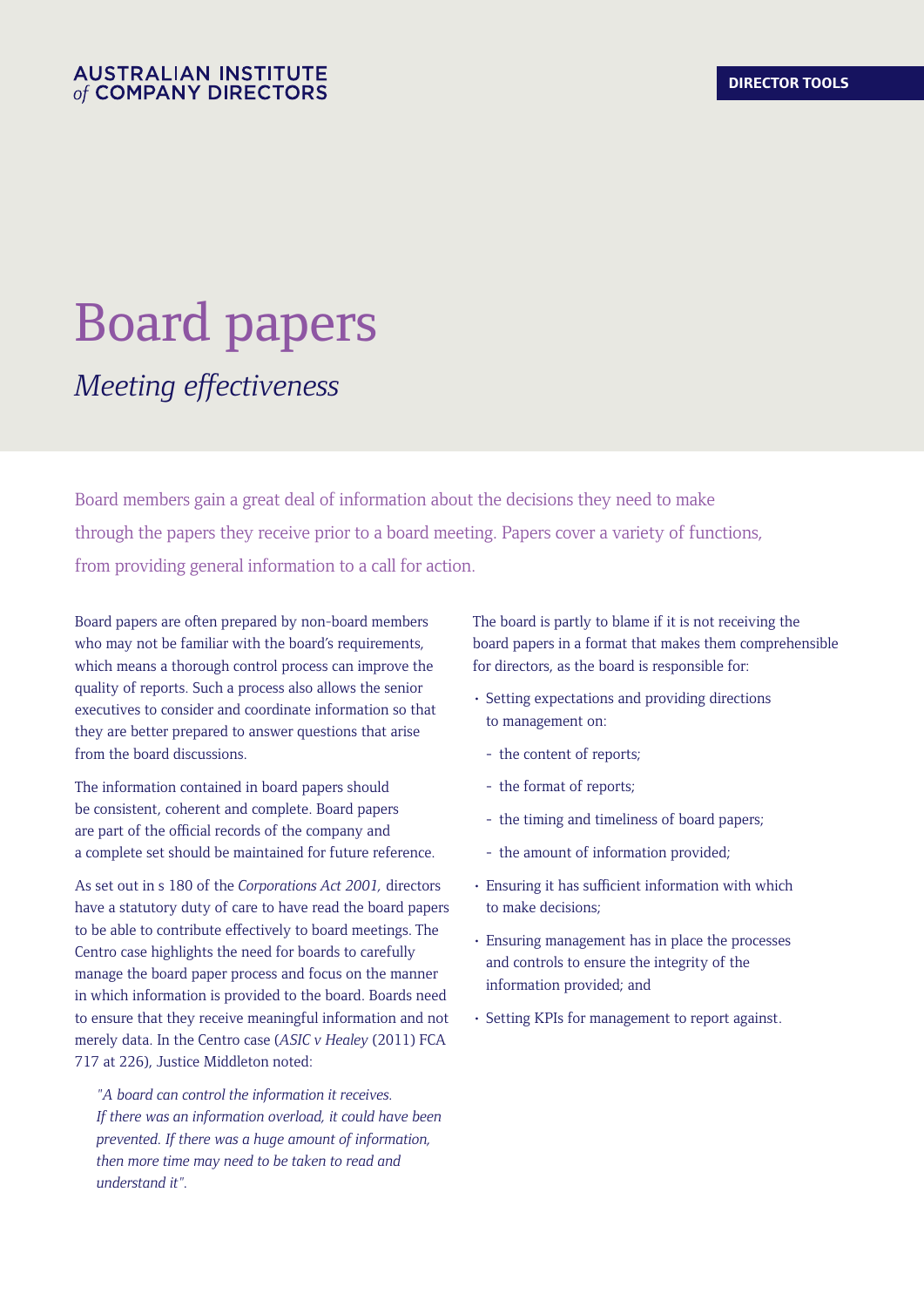# Points to consider

- Standardisation aids clarity and speed of reading and allows board members to focus on the key points. Uniformity and consistency can be achieved by using a board paper template, as shown in the sample that follows. A template such as this provides the headings within which the writers of board papers should work. This type of template will, of course, need some modification for papers that are for noting or discussion rather for decision-making purposes. However, the paper can still include a draft resolution and recommendation, such as: 'It is recommended that the information is noted'.
- Consider providing specifications for length, content and order of papers. For example: 'The executive summary shall be no longer than half a sheet of A4 with text of normal size and spacing', or 'No board paper shall exceed 10 pages and all papers should contain a glossary of any technical terms'.
- Consider circulating a sign-off sheet so that board members can see that the paper has been reviewed by various staff members. This helps improve coordination in large organisations and alerts staff to the issues.
- The CEO is responsible for any paper prepared by the executive team, regardless of whether he or she signs the signing sheet.
- Will the paper be supported by a verbal presentation and will supporting information be supplied at the meeting?
- Clarify the storage of papers after the meeting, including whether board members are allowed to retain the papers or if they need to be returned to the company secretary for secure disposal.
- Consider the delivery method of the paper, which could include the hardcopy or an electronic delivery mechanism. Technology offers a greater range of presentation style but creates other issues such as the security of the servers used to transmit the data, which must be managed.

*" Technology offers a greater range of presentation style but creates other issues such as the security of the servers used to transmit the data, which must be managed."*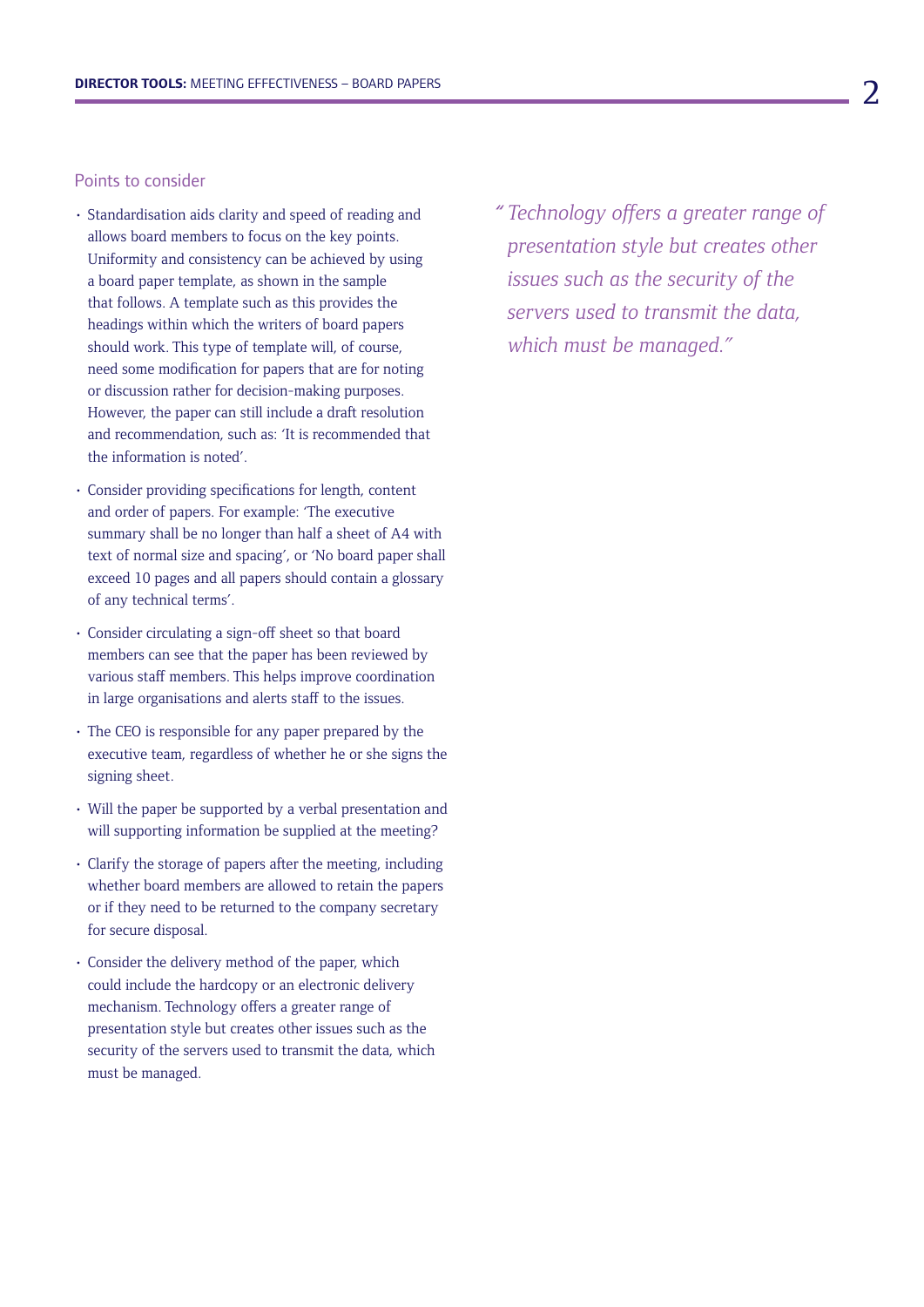# Annotated sample board paper1

| <b>BOARD PAPER</b>       |                                                                               |  |  |
|--------------------------|-------------------------------------------------------------------------------|--|--|
| <b>Agenda Item:</b>      | #                                                                             |  |  |
| <b>Agenda Item:</b>      | [Insert Title]                                                                |  |  |
| <b>Paper Type:</b>       | [For Decision], [For Discussion] OR [For Noting]                              |  |  |
| <b>Sponsor:</b>          | [Insert Name and Title]                                                       |  |  |
| <b>Draft Resolution:</b> | [Insert exact wording of proposed resolution that the board is asked to pass. |  |  |
|                          | The draft resolution must be clear and concise.]                              |  |  |

## **Executive Summary:**

In this section, explain in no more than four lines what the paper is about and what it is endeavouring to achieve. The paragraph should be clear and concise and should state whether the paper is being submitted for the board's information or is seeking the board's approval for a contract, action, etc.

#### **Background:**

Outline in no more than 12 lines the background to what is being proposed to the board providing the information necessary to understand the proposal for a non-executive director who does not have the background knowledge of an executive who has been managing the day-to-day affairs of a particular matter.

Summarise any previous board consideration of the specific proposal. If it is not possible to explain the background to a proposal in the space of two paragraphs, include an attachment and provide further details.

Identify any external advice/consultants/information who has been involved in the preparation of the proposal.

#### **Recommendation:**

Outline the recommendation in no more than twelve lines. Do not repeat the statements made in the sections above. Mention the options that were considered by management and explain why the preferred option was chosen. Also detail the outcomes that management is seeking to achieve from the proposal. If the implications of the proposal are complex, include an attachment and provide further details.

# **Issues:**

### *Strategy Implications*

Explain in no more than ten lines how this proposal is aligned to the agreed strategic and business plans.

#### *Financial Implications*

Explain in no more than twelve lines the expenditure implications of the proposal. Once again this should take the form of an executive summary approach. If the expenditure implications are complex include an attachment and provide further details.

This section should include comments on whether the expenditure is budgeted or unbudgeted, the proposed timing of the expenditure and cash flow implications. If a detailed business case has been prepared for a proposal the major points of the case should be summarised here.

#### *Risk Analysis*

Analyse in no more than twelve lines the major risks associated with the proposal and explain how these risks will be managed. This information may be presented using the following table format.

| <b>Identified</b> | Risk Likelihood (H,M,L) | Impact of Risk (H,M,L) | <b>Strategy to Manage Risk</b> |
|-------------------|-------------------------|------------------------|--------------------------------|
|                   |                         |                        |                                |
|                   |                         |                        |                                |